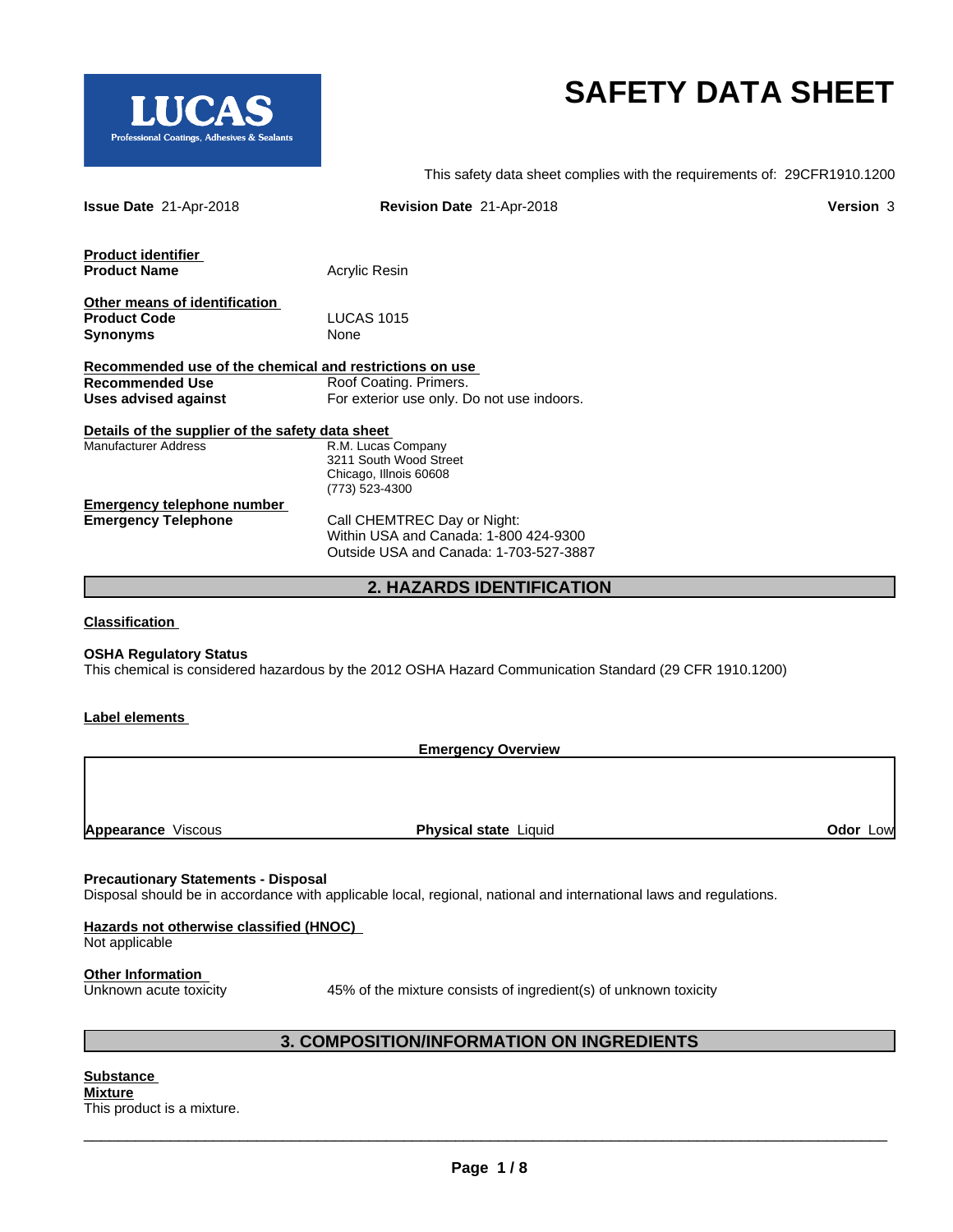This material is considered hazardous by the OSHA Hazard Communication Standard (29 CFR 1910.1200).

| Common name     | Base Coating.     |
|-----------------|-------------------|
| Synonyms        | None.             |
| Chemical nature | Aqueous solution. |

| <b>Chemical Name</b> | CAS No.        | Weight-%    | <b>Trade Secret</b> |
|----------------------|----------------|-------------|---------------------|
| Water                | 7732-18-5      | $50 - 60\%$ |                     |
| Acrylic Co-Polymer   | 25035-69-2     | $30 - 40%$  |                     |
| Ethylene glycol      | $107 - 21 - 1$ | $0 - 10\%$  |                     |
| Ester Alcohol        | 25265-77-4     | $0 - 10%$   |                     |

# **4. FIRST AID MEASURES**

#### **Description of first aid measures**

| <b>General advice</b>                                       | Under conditions of normal use, no hazards are anticipated which require special first aid<br>measures.                                                                                           |
|-------------------------------------------------------------|---------------------------------------------------------------------------------------------------------------------------------------------------------------------------------------------------|
| Eye contact                                                 | In the case of contact with eyes, rinse immediately with plenty of water and seek medical<br>advice.                                                                                              |
| <b>Skin contact</b>                                         | Wash thoroughly with soap and water. Remove contaminated clothing and shoes. Wash<br>contaminated clothing before reuse. In the case of skin irritation or allergic reactions see a<br>physician. |
| <b>Inhalation</b>                                           | Move to fresh air in case of accidental inhalation of vapors. If continued difficulty with<br>breathing is experienced, get medical attention immediately.                                        |
| Ingestion                                                   | Not an expected route of exposure. If swallowed, do not induce vomiting. Get medical<br>attention immediately.                                                                                    |
| Self-protection of the first aider                          | First aider: Pay attention to self-protection!.                                                                                                                                                   |
| Most important symptoms and effects, both acute and delayed |                                                                                                                                                                                                   |
| <b>Symptoms</b>                                             | May cause skin irritation. May cause eye irritation.                                                                                                                                              |
|                                                             | Indication of any immediate medical attention and special treatment needed                                                                                                                        |
| Note to physicians                                          | Treat symptomatically.                                                                                                                                                                            |
|                                                             | <b>5. FIRE-FIGHTING MEASURES</b>                                                                                                                                                                  |

# **Suitable extinguishing media**

Use extinguishing measures that are appropriate to local circumstances and the surrounding environment. Dry chemical. Carbon dioxide (CO2). Sand. Use foam or water FOG as a last resort.

**Unsuitable extinguishing media** Do not use a solid water stream as it may scatterand spread fire.

### **Specific hazards arising from the chemical**

No information available.

Hazardous combustion products Thermal decomposition (burning) may release irritating, corrosive and/or toxic gases, vapors and fumes.

**Explosion data Sensitivity to Mechanical Impact** Not sensitive. **Sensitivity to Static Discharge** Not sensitive.

### **Protective equipment and precautions for firefighters**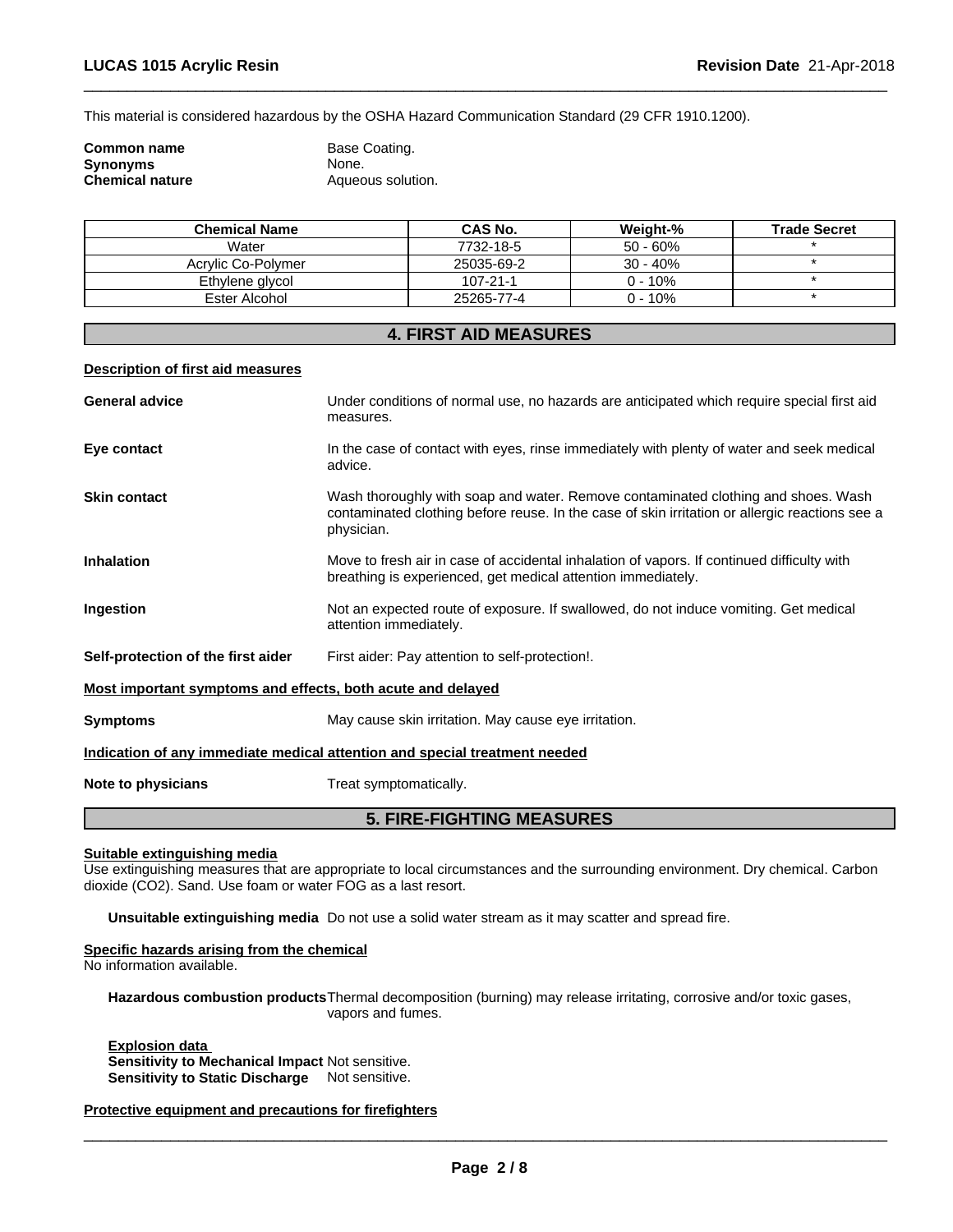As in any fire, wear self-contained breathing apparatus pressure-demand, MSHA/NIOSH (approved or equivalent) and full protective gear.

# **6. ACCIDENTAL RELEASE MEASURES**

|                                                              | Personal precautions, protective equipment and emergency procedures                                                                                                                                                                                                                                   |  |  |
|--------------------------------------------------------------|-------------------------------------------------------------------------------------------------------------------------------------------------------------------------------------------------------------------------------------------------------------------------------------------------------|--|--|
| <b>Personal precautions</b>                                  | No action should be taken involving any personal risk or without suitable training. Use<br>personal protective equipment as required.                                                                                                                                                                 |  |  |
| <b>Other Information</b>                                     | Extremely slippery when spilled.                                                                                                                                                                                                                                                                      |  |  |
| For emergency responders                                     | Use personal protection recommended in Section 8.                                                                                                                                                                                                                                                     |  |  |
| <b>Environmental precautions</b>                             |                                                                                                                                                                                                                                                                                                       |  |  |
| <b>Environmental precautions</b>                             | Avoid release to the environment. Prevent further leakage or spillage if safe to do so.<br>Prevent product from entering sewers, drains, or waterways. Local authorities should be<br>advised if significant spillages can not be contained. See Section 12 for additional<br>ecological information. |  |  |
| Methods and material for containment and cleaning up         |                                                                                                                                                                                                                                                                                                       |  |  |
| <b>Methods for containment</b>                               | Contain spillage with non-combustible absorbent material, e.g. sand, earth, diatomaceous<br>earth, vermiculite.                                                                                                                                                                                       |  |  |
| Methods for cleaning up                                      | Pick up the absorbed material (described just above) and transfer to properly labeled<br>containers for disposal according to local / national regulations (see Section 13).                                                                                                                          |  |  |
| Prevention of secondary hazards                              | Clean contaminated objects and areas thoroughly observing environmental regulations.                                                                                                                                                                                                                  |  |  |
|                                                              | 7. HANDLING AND STORAGE                                                                                                                                                                                                                                                                               |  |  |
| <b>Precautions for safe handling</b>                         |                                                                                                                                                                                                                                                                                                       |  |  |
| Advice on safe handling                                      | Use personal protective equipment as required. Use only outdoors.                                                                                                                                                                                                                                     |  |  |
| Conditions for safe storage, including any incompatibilities |                                                                                                                                                                                                                                                                                                       |  |  |
| <b>Storage Conditions</b>                                    | Keep from freezing. Keep containers tightly closed in a cool, dry, well-ventilated place.                                                                                                                                                                                                             |  |  |
| Incompatible materials                                       | Strong acids. Strong oxidizing agents.                                                                                                                                                                                                                                                                |  |  |
|                                                              | 8. EXPOSURE CONTROLS/PERSONAL PROTECTION                                                                                                                                                                                                                                                              |  |  |

# **Control parameters**

| <b>Exposure Guidelines</b>       |                                                                       |                                                                                           |                   |
|----------------------------------|-----------------------------------------------------------------------|-------------------------------------------------------------------------------------------|-------------------|
| <b>Chemical Name</b>             | <b>ACGIH TLV</b>                                                      | <b>OSHA PEL</b>                                                                           | <b>NIOSH IDLH</b> |
| Ethylene glycol                  | STEL: 50 ppm vapor fraction                                           | (vacated) Ceiling: 50 ppm                                                                 |                   |
| $107 - 21 - 1$                   | STEL: 10 mg/m <sup>3</sup> inhalable                                  | (vacated) Ceiling: 125 mg/m <sup>3</sup>                                                  |                   |
|                                  | particulate matter, aerosol only                                      |                                                                                           |                   |
|                                  | TWA: 25 ppm vapor fraction                                            |                                                                                           |                   |
| Appropriate engineering controls |                                                                       |                                                                                           |                   |
|                                  |                                                                       |                                                                                           |                   |
| <b>Engineering Controls</b>      | None under normal outdoor use conditions.                             |                                                                                           |                   |
|                                  | Individual protection measures, such as personal protective equipment |                                                                                           |                   |
| <b>Eye/face protection</b>       | Wear safety glasses with side shields (or goggles).                   |                                                                                           |                   |
|                                  |                                                                       |                                                                                           |                   |
| Skin and body protection         |                                                                       | Wear protective gloves and protective clothing that is resistant to chemical penetration. |                   |
|                                  |                                                                       |                                                                                           |                   |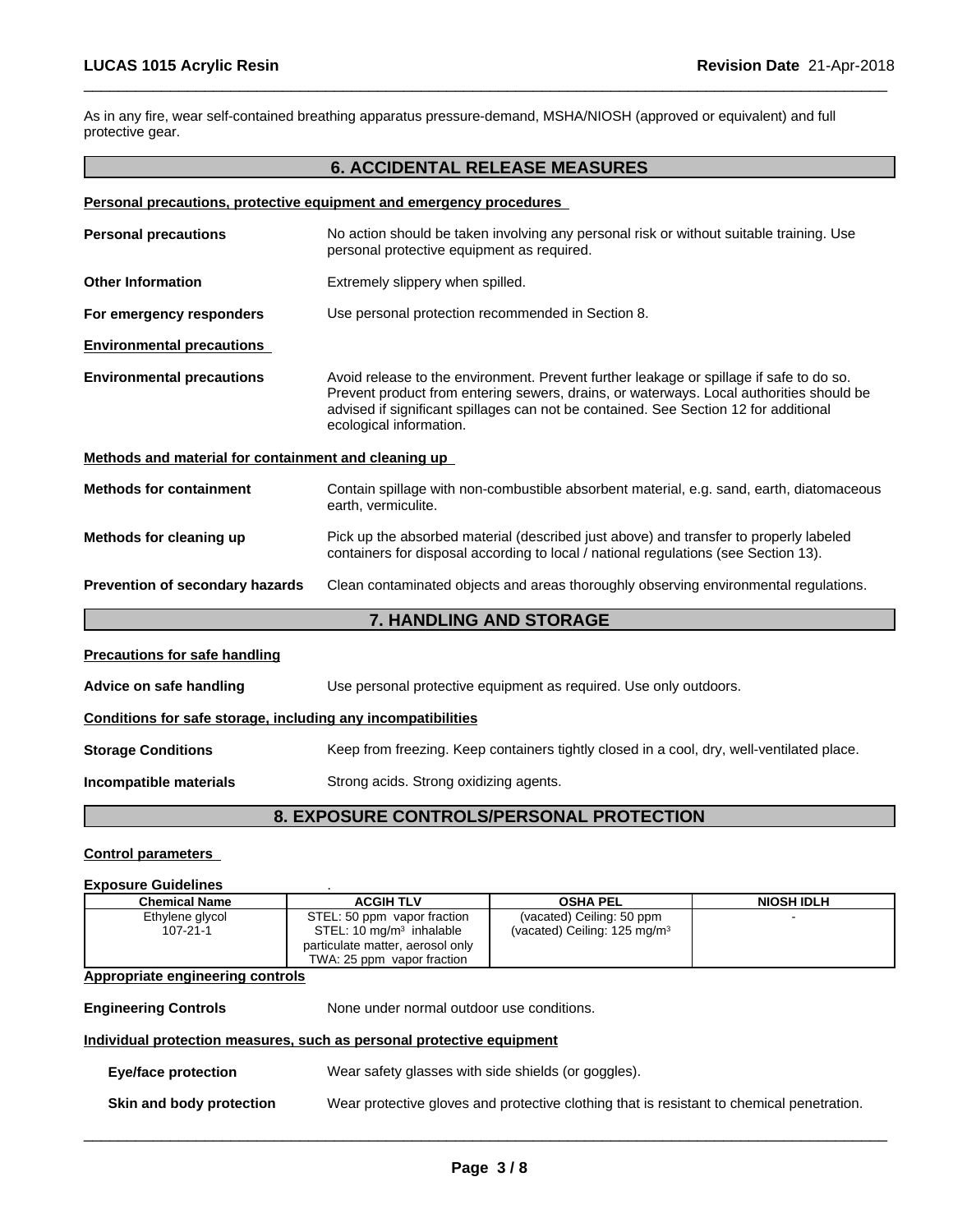**Respiratory protection** No protective equipment is needed under normal use conditions.

**General Hygiene Considerations** Wash face, hands and any exposed skin thoroughly after handling. Wash contaminated clothing before reuse.

# **9. PHYSICAL AND CHEMICAL PROPERTIES**

#### **Information on basic physical and chemical properties Physical state** Liquid **Explosive properties** Not an explosive **Oxidizing properties** None **Other Information Softening point** Not applicable **Molecular weight** No information available **VOC Content (%)** Less than 50 g/l **Density** 11.0 to 11.4 lb/gal **Bulk density** Not applicable **10. STABILITY AND REACTIVITY Appearance** Viscous **Odor** Low **Color Color Color Color Color Color Color Color Color Color Color Color Color Color Color Color Color Color Color Color Color Color Color Color Color Color Color Color Property Construction Construction Construction Values Construction Construction Remarks • Method pH**<br> **Melting point/freezing point** Mone / 0 °C None / 32 °F **Melting point/freezing point** None / 0 °C None / 32 °F Melting Point is not applicable. Freezing points are shown. **Boiling point / boiling range** > 100 °C / 212 °F **Flash point**<br> **Flash point**<br> **Evaporation rate**<br> **Evaporation rate**<br> **Note above the evaporation rate of the water**<br>
No data available The evaporation rate of the water component of this emulsion product is dependent upon: 1) The temperature of the water at the air-water surface; 2) The humidity of the air; 3) The area of the air-water surface; 4) The temperature of the air. No information available<br>Non Flammable No data available. Evaporation rate is dependent upon atmospheric conditions. **Flammability (solid, gas)** Non Flammable **Flammability Limit in Air Upper flammability limit:** Not applicable<br> **Lower flammability limit:** Not applicable **Lower flammability limit:** Not applicant Not applically be Not applicable. **Vapor pressure** 2.33 (kPa) **and 2.33 (kPa) and 2.33 (kPa) and 2.0** °C **Vapor density** 5.3 Where: Air = 1 at 68 degrees F (20 degrees C) **Specific Gravity** 1.1 1 Dispersible 1.1 Water = 1g/ml Water = 1g/ml **Water solubility<br>Solubility in other solvents Soluble in aromatic and aliphatic** solvents. **Partition coefficient**<br> **Autoignition temperature** 
<br>  $330 °C / 626 °F$ <br> **Autoignition temperature**  $330 °C / 626 °F$ **Autoignition temperature** 330 °C / 626 °F<br> **Decomposition temperature** No information available **Decomposition temperature Kinematic viscosity** No information available **Dynamic viscosity** No information available

**Reactivity** Not applicable Not applicable

**Chemical stability** Stable.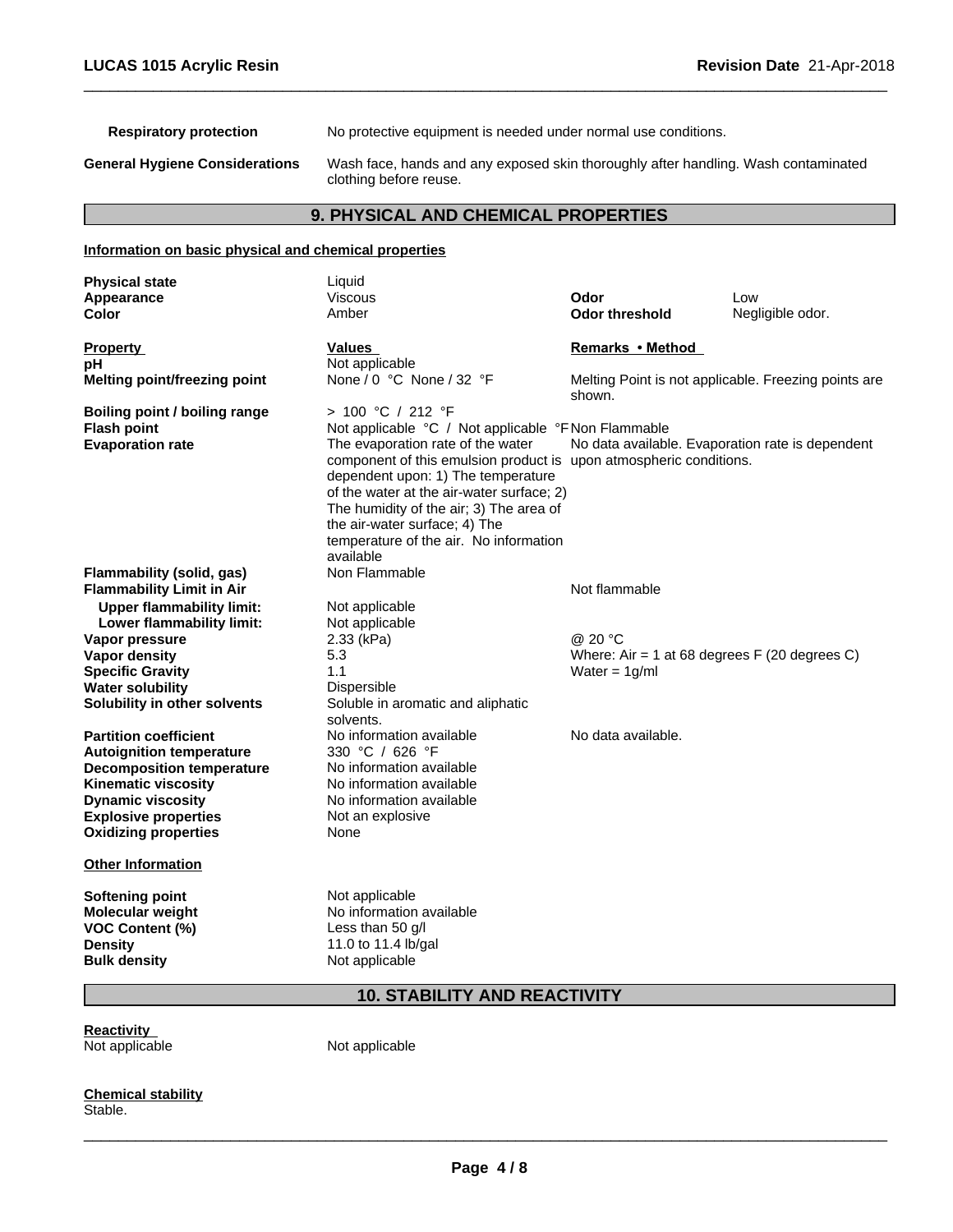#### **Possibility of Hazardous Reactions**

None under normal use.

#### **Hazardous polymerization** Hazardous polymerization does not occur.

#### **Conditions to avoid**

None known for product as a whole.

#### **Incompatible materials**

Strong acids. Strong oxidizing agents.

#### **Hazardous Decomposition Products**

Combustion may produce carbon monoxide, carbon dioxide, and other asphyxiants.

# **11. TOXICOLOGICAL INFORMATION**

#### **Information on likely routes of exposure**

| <b>Product Information</b>   | Toxicological testing has not been conducted for this product overall. Available toxicological<br>data for individualing redients are summarized below.                                                                                                                                                                                                      |
|------------------------------|--------------------------------------------------------------------------------------------------------------------------------------------------------------------------------------------------------------------------------------------------------------------------------------------------------------------------------------------------------------|
| <b>Inhalation</b>            | Avoid breathing vapors or mists.                                                                                                                                                                                                                                                                                                                             |
| Eye contact                  | Avoid contact with eyes. Contact with eyes may cause irritation.                                                                                                                                                                                                                                                                                             |
| <b>Skin contact</b>          | May cause irritation.                                                                                                                                                                                                                                                                                                                                        |
| Ingestion                    | If swallowed, do not induce vomiting. Get medical attention immediately. Not an expected<br>route of exposure.                                                                                                                                                                                                                                               |
| <b>Component Information</b> | * No significant exposure to Crystalline Silica (Quartz) is thought to occur during the use of<br>products in which Crystalline Silica (Quartz) is bound to other materials, such as in paints<br>and coatings. As one reference, see California Office of Health Hazard Assessment at:<br>http://www.oehha.org/prop65/CRNR_notices/safe_use/sylicasud2.html |

The IARC Monograph (Vol 93, 2010, Carbon Black, Titanium Dioxide, Talc) states: "No significant exposure to primary particles of Titanium Dioxide is thought to occur during the use of products in which Titanium Dioxide is bound to other materials, such as in paints."

| <b>Chemical Name</b> | Oral LD50            | <b>Dermal LD50</b>                 | <b>Inhalation LC50</b>  |
|----------------------|----------------------|------------------------------------|-------------------------|
| <b>Water</b>         | $> 90$ mL/kg (Rat)   |                                    |                         |
| 7732-18-5            |                      |                                    |                         |
| Ethylene glycol      | $= 4700$ mg/kg (Rat) | $= 10600$ mg/kg (Rat) = 9530 µL/kg |                         |
| 107-21-1             |                      | Rabbit \                           |                         |
| Ester Alcohol        | $=$ 3200 mg/kg (Rat) | > 15200 mg/kg (Rat)                | $>$ 3.55 mg/L (Rat) 6 h |
| 25265-77-4           |                      |                                    |                         |

#### **Information on toxicological effects**

**Symptoms** No information available.

#### **Delayed and immediate effects as well as chronic effects from short and long-term exposure**

| Can cause skin irritation.                                                                                              |
|-------------------------------------------------------------------------------------------------------------------------|
| Irritating to eyes.                                                                                                     |
| Irritating to eyes and skin.                                                                                            |
| Not classified.                                                                                                         |
| May cause sensitization of susceptible persons.                                                                         |
| This product does not contain any ingredients that cause germ cell mutagenicity.                                        |
| The table below indicates whether each agency (ACGIH, IARC, NTP, or OSHA) has listed<br>any ingredient as a carcinogen. |
|                                                                                                                         |

#### **Legend**

*ACGIH (American Conference of Governmental Industrial Hygienists)*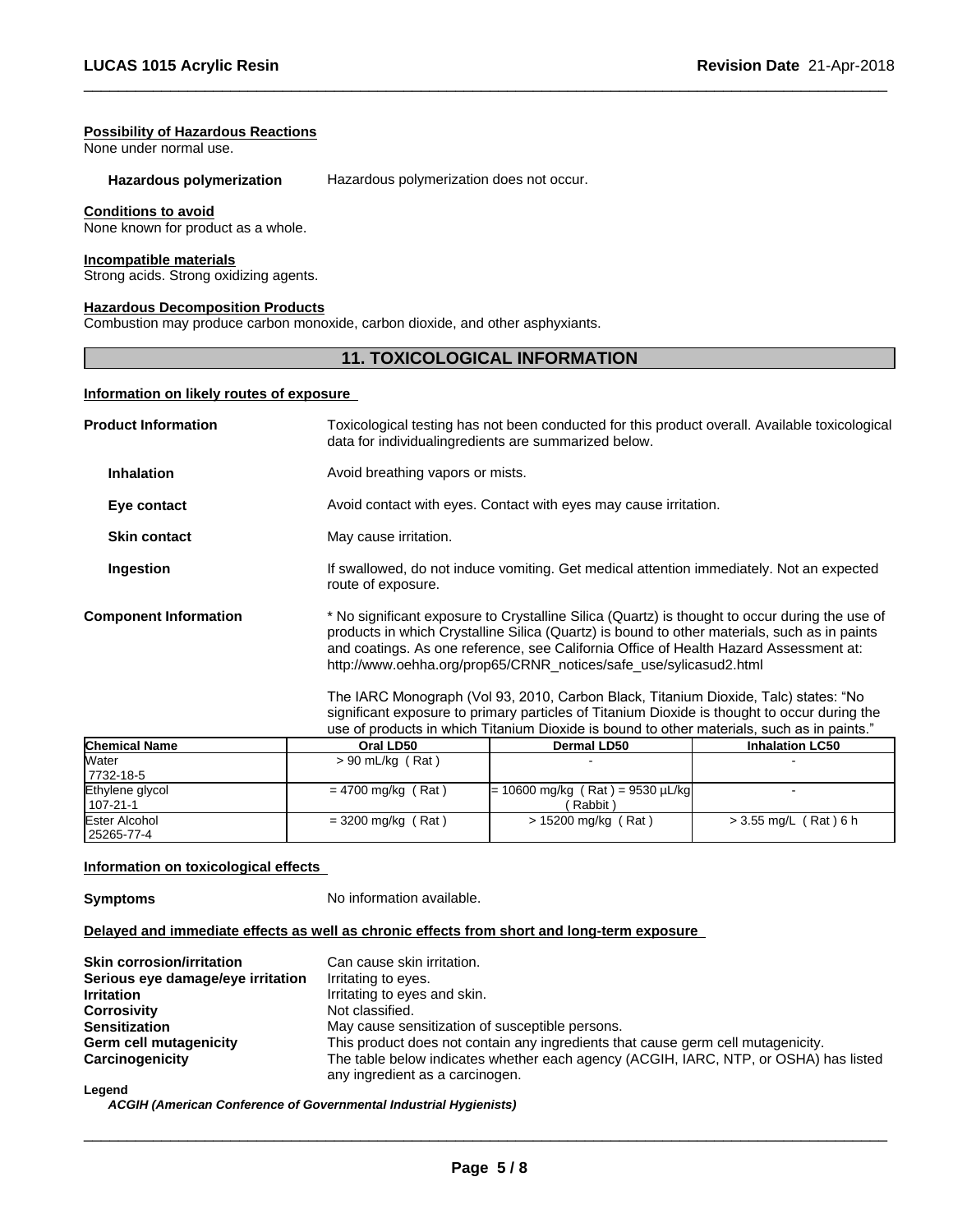| A1 - Known Human Carcinogen                        |                                                                                    |
|----------------------------------------------------|------------------------------------------------------------------------------------|
| A2 - Suspected Human Carcinogen                    |                                                                                    |
| A3 - Animal Carcinogen                             |                                                                                    |
| A4 - Not Classifiable as a Human Carcinogen        |                                                                                    |
| IARC (International Agency for Research on Cancer) |                                                                                    |
| Group 1 - Carcinogenic to Humans                   |                                                                                    |
| Group 2A - Probably Carcinogenic to Humans         |                                                                                    |
| Group 2B - Possibly Carcinogenic to Humans         |                                                                                    |
| Group 3 - Not classifiable as a human carcinogen.  |                                                                                    |
| NTP (National Toxicology Program)                  |                                                                                    |
| Known - Known Carcinogen                           |                                                                                    |
|                                                    | Reasonably Anticipated - Reasonably Anticipated to be a Human Carcinogen           |
|                                                    | OSHA (Occupational Safety and Health Administration of the US Department of Labor) |
| X - Present                                        |                                                                                    |
| <b>Reproductive toxicity</b>                       | None known for product as a whole.                                                 |
| <b>Developmental Toxicity</b>                      | None known for product as a whole.                                                 |
| <b>Teratogenicity</b>                              | None known.                                                                        |
| <b>STOT - single exposure</b>                      | No information available.                                                          |
| STOT - repeated exposure                           | No information available.                                                          |
| <b>Aspiration hazard</b>                           | No information available.                                                          |

#### **Numerical measures of toxicity - Product Information**

**The following values are calculated based on chapter 3.1 of the GHS document** For exterior use only. Do not use indoors.

# **12. ECOLOGICAL INFORMATION**

# **Ecotoxicity**

45 % of the mixture consists of components(s) of unknown hazards to the aquatic environment

| <b>Chemical Name</b> | Algae/aguatic plants            | Fish                                                               | <b>Crustacea</b>               |
|----------------------|---------------------------------|--------------------------------------------------------------------|--------------------------------|
| Ethylene glycol      | 6500 - 13000: 96 h              | 41000: 96 h Oncorhynchus mykiss                                    | 46300: 48 h Daphnia magna mg/L |
| 107-21-1             | Pseudokirchneriella subcapitata | mg/L LC50 40761: 96 h                                              | EC50                           |
|                      | mg/L EC50                       | Oncorhynchus mykiss mg/L LC50                                      |                                |
|                      |                                 | static 40000 - 60000: 96 h                                         |                                |
|                      |                                 | Pimephales promelas mg/L LC50                                      |                                |
|                      |                                 | static 27540: 96 h Lepomis                                         |                                |
|                      |                                 | macrochirus mg/L LC50 static 14 -                                  |                                |
|                      |                                 | 18: 96 h Oncorhynchus mykiss                                       |                                |
|                      |                                 | mL/L LC50 static 16000: 96 h                                       |                                |
|                      |                                 | Poecilia reticulata mg/L LC50 static                               |                                |
| Ester Alcohol        | 18.4: 72 h Pseudokirchneriella  | 30: 96 h Pimephales promelas mg/L 95: 96 h Daphnia magna mg/L LC50 |                                |
| 25265-77-4           | subcapitata mg/L EC50           | LC50                                                               |                                |

#### **Persistence and degradability**

No information available.

#### **Bioaccumulation**

No information available.

| <b>Chemical Name</b> | <b>Partition coefficient</b> |
|----------------------|------------------------------|
| Ethylene glycol      | $-1.93$                      |
| $107 - 21 - 1$       |                              |
| Ester Alcohol        | 3.47                         |
| 25265-77-4           |                              |

#### **Other adverse effects** No information available

# **13. DISPOSAL CONSIDERATIONS**

#### **Waste treatment methods**

**Disposal of wastes** Disposal should be in accordance with applicable local, regional, national and international laws and regulations.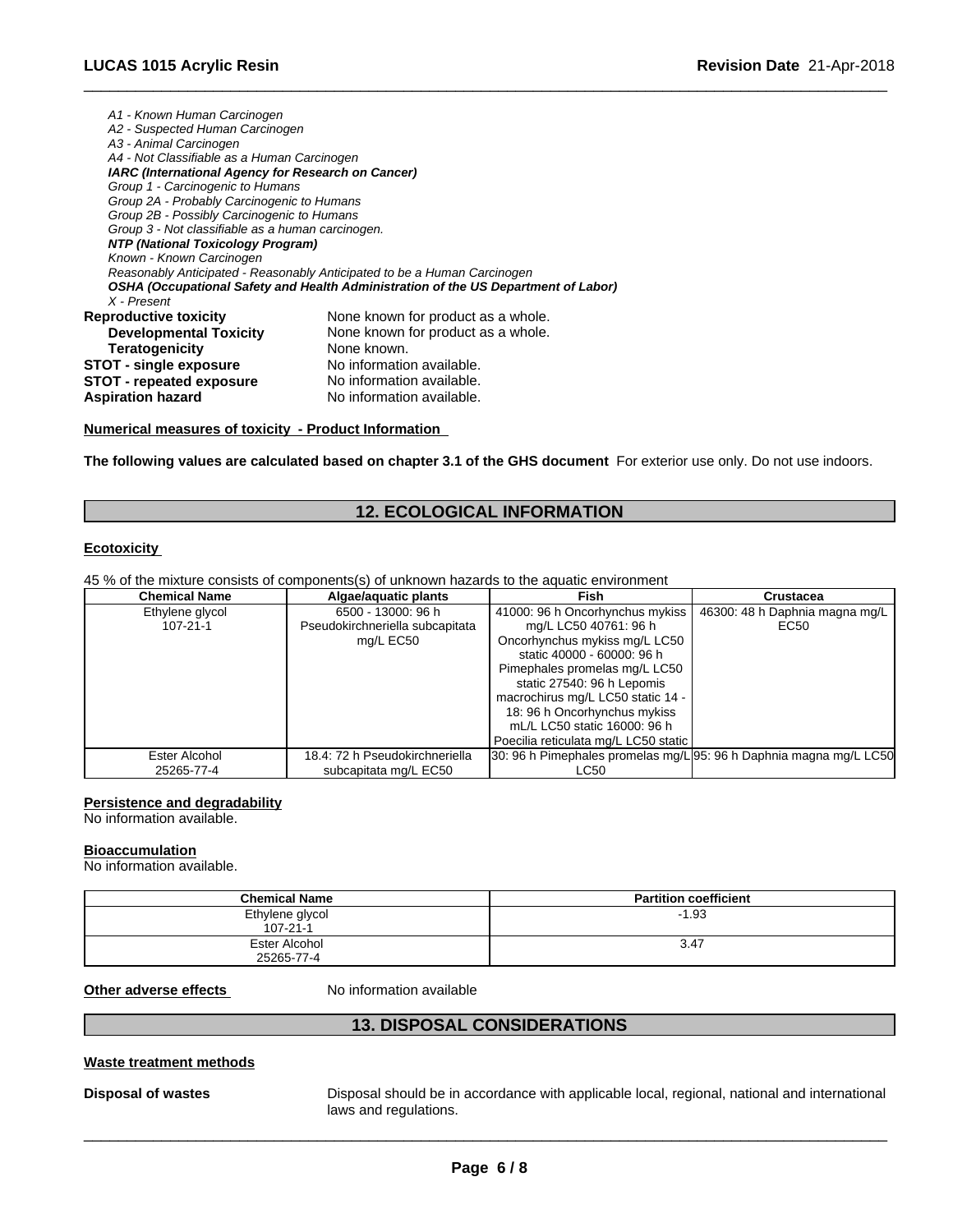**Contaminated packaging** Do not reuse container.

| <b>14. TRANSPORT INFORMATION</b> |                                                                                 |  |
|----------------------------------|---------------------------------------------------------------------------------|--|
| Note:                            | This material is not subject to regulation as a hazardous material for shipping |  |
| <b>DOT</b>                       | Not regulated.                                                                  |  |
| <b>TDG</b>                       | Not regulated.                                                                  |  |
| <b>MEX</b>                       | Not regulated.                                                                  |  |
| ICAO (air)                       | Not regulated.                                                                  |  |
| <b>IATA</b>                      | Not regulated.                                                                  |  |
| <b>IMDG</b>                      | Not regulated.                                                                  |  |
| RID                              | Not applicable in the United States. Not regulated.                             |  |
| <b>ADR</b>                       | Not applicable in the United States. Not regulated.                             |  |
| ADN                              | Not applicable in the United States. Not regulated.                             |  |
|                                  | <b>AF BEAULATADVINEADMATIAN</b>                                                 |  |

#### **15. REGULATORY INFORMATION International Inventories TSCA** All of the components of this product are listed on the US TSCA (Toxic Substances Control Act) Inventory or are exempt. **DSL/NDSL All of the components of this product are listed on the DSL.**

#### **Legend:**

 **TSCA** - United States Toxic Substances Control Act Section 8(b) Inventory

 **DSL/NDSL** - Canadian Domestic Substances List/Non-Domestic Substances List

 **EINECS/ELINCS** - European Inventory of Existing Chemical Substances/European List of Notified Chemical Substances

 **ENCS** - Japan Existing and New Chemical Substances

 **IECSC** - China Inventory of Existing Chemical Substances

 **KECL** - Korean Existing and Evaluated Chemical Substances

 **PICCS** - Philippines Inventory of Chemicals and Chemical Substances

 **AICS** - Australian Inventory of Chemical Substances

#### **US Federal Regulations**

#### **SARA 313**

Section 313 of Title III of the Superfund Amendments and Reauthorization Act of 1986 (SARA). This product does not contain any chemicals which are subject to the reporting requirements of the Act and Title 40 of the Code of Federal Regulations, Part 372

| <b>Chemical Name</b>                  | <b>SARA 313 - Threshold Values %</b> |  |
|---------------------------------------|--------------------------------------|--|
| Ethylene glycol - 107-21-1            | 1.0                                  |  |
| <b>SARA 311/312 Hazard Categories</b> |                                      |  |
| Acute health hazard                   | No                                   |  |
| <b>Chronic Health Hazard</b>          | No                                   |  |
| Fire hazard                           | No                                   |  |
| Sudden release of pressure hazard     | No                                   |  |
| <b>Reactive Hazard</b>                | No                                   |  |

#### **CWA (Clean WaterAct)**

This product does not contain any substances regulated as pollutants pursuant to the Clean Water Act (40 CFR 122.21 and 40 CFR 122.42)